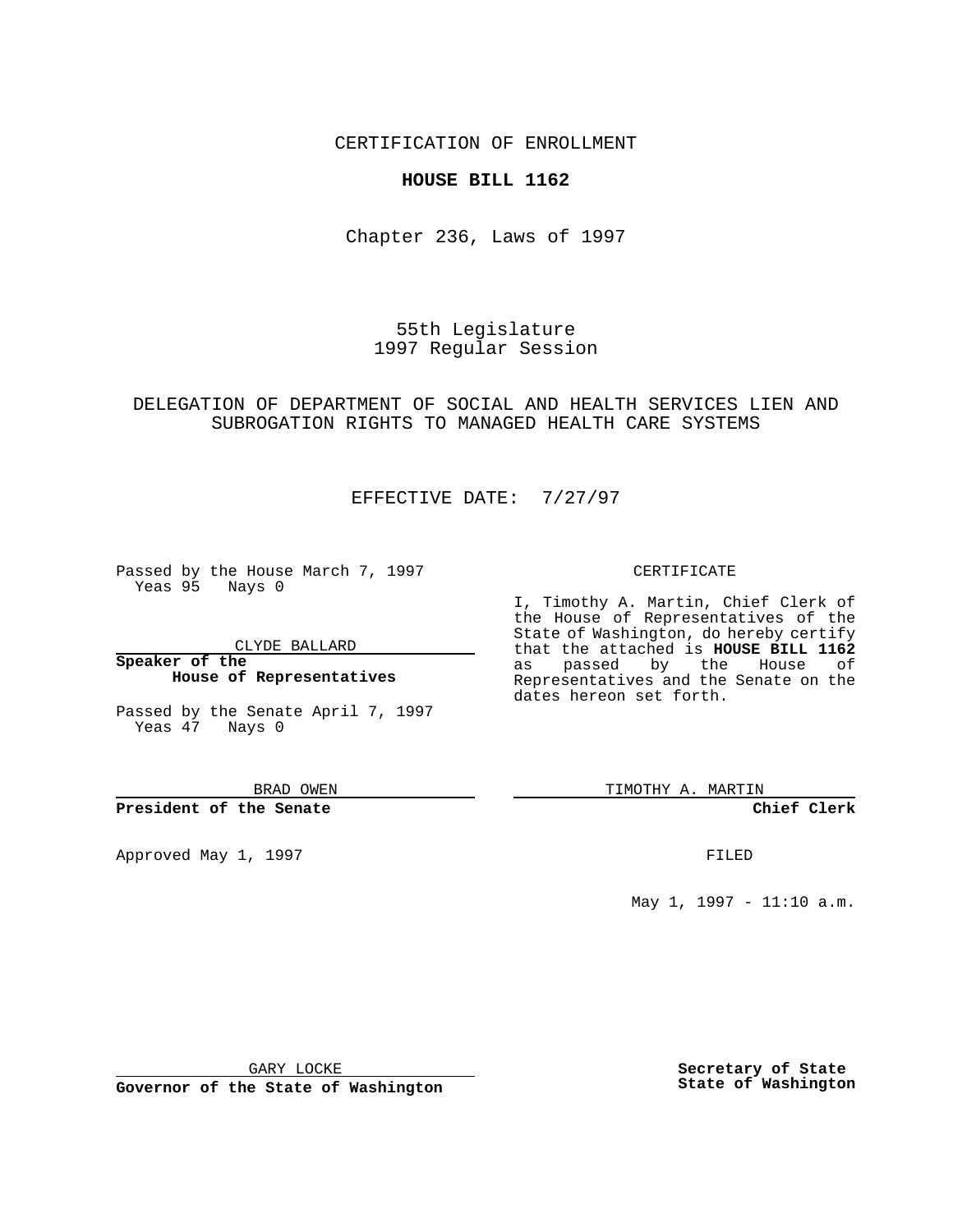## **HOUSE BILL 1162** \_\_\_\_\_\_\_\_\_\_\_\_\_\_\_\_\_\_\_\_\_\_\_\_\_\_\_\_\_\_\_\_\_\_\_\_\_\_\_\_\_\_\_\_\_\_\_

\_\_\_\_\_\_\_\_\_\_\_\_\_\_\_\_\_\_\_\_\_\_\_\_\_\_\_\_\_\_\_\_\_\_\_\_\_\_\_\_\_\_\_\_\_\_\_

Passed Legislature - 1997 Regular Session

## **State of Washington 55th Legislature 1997 Regular Session**

**By** Representatives Dyer and Cody; by request of Department of Social and Health Services

Read first time 01/16/97. Referred to Committee on Health Care.

 AN ACT Relating to delegation of lien and subrogation rights to medical health care systems by contract; and amending RCW 74.09.180 and 43.20B.060.

BE IT ENACTED BY THE LEGISLATURE OF THE STATE OF WASHINGTON:

 **Sec. 1.** RCW 74.09.180 and 1990 c 100 s 2 are each amended to read as follows:

 (1) The provisions of this chapter shall not apply to recipients whose personal injuries are occasioned by negligence or wrong of another: PROVIDED, HOWEVER, That the secretary may furnish assistance, under the provisions of this chapter, for the results of injuries to or illness of a recipient, and the department shall thereby be subrogated to the recipient's rights against the recovery had from any tort feasor or the tort feasor's insurer, or both, and shall have a lien thereupon to the extent of the value of the assistance furnished by the department. To secure reimbursement for assistance provided under this section, the department may pursue its remedies under RCW 43.20B.060. (2) The rights and remedies provided to the department in this section to secure reimbursement for assistance, including the department's lien and subrogation rights, may be delegated to a managed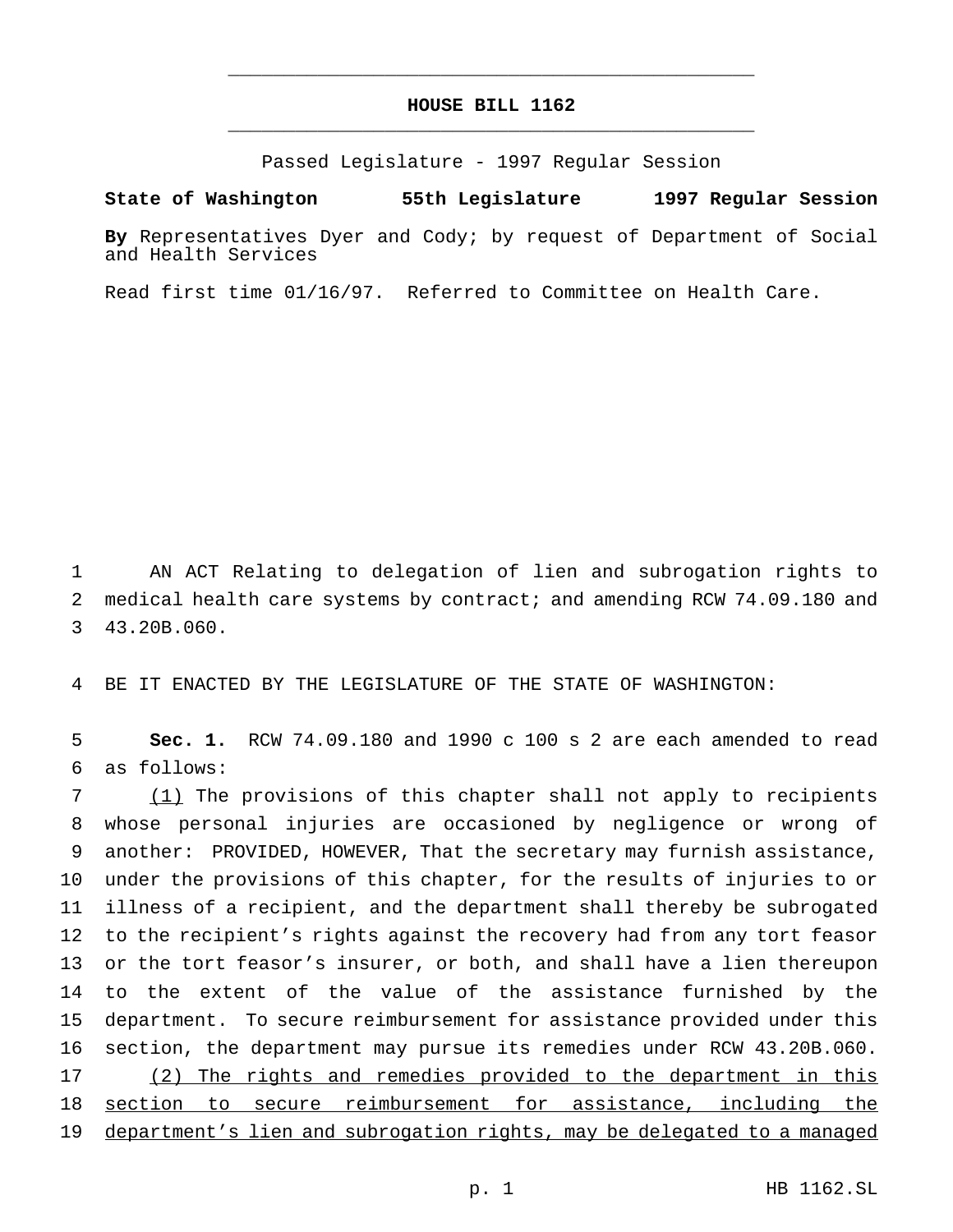1 health care system by contract entered into pursuant to RCW 74.09.522. A managed health care system may enforce all rights and remedies 3 delegated to it by the department to secure and recover assistance provided under a managed health care system consistent with its agreement with the department.

 **Sec. 2.** RCW 43.20B.060 and 1990 c 100 s 7 are each amended to read as follows:

 (1) To secure reimbursement of any assistance paid under chapter 74.09 RCW or reimbursement for any residential care provided by the department at a hospital for the mentally ill or habilitative care center for the developmentally disabled, as a result of injuries to or illness of a recipient caused by the negligence or wrong of another, the department shall be subrogated to the recipient's rights against a tort feasor or the tort feasor's insurer, or both.

 (2) The department shall have a lien upon any recovery by or on behalf of the recipient from such tort feasor or the tort feasor's insurer, or both to the extent of the value of the assistance paid or residential care provided by the department, provided that such lien shall not be effective against recoveries subject to wrongful death when there are surviving dependents of the deceased. The lien shall become effective upon filing with the county auditor in the county where the assistance was authorized or where any action is brought against the tort feasor or insurer. The lien may also be filed in any other county or served upon the recipient in the same manner as a civil summons if, in the department's discretion, such alternate filing or service is necessary to secure the department's interest. The additional lien shall be effective upon filing or service.

 (3) The lien of the department shall be upon any claim, right of action, settlement proceeds, money, or benefits arising from an insurance program to which the recipient might be entitled (a) against the tort feasor or insurer of the tort feasor, or both, and (b) under any contract of insurance purchased by the recipient or by any other person providing coverage for the illness or injuries for which the assistance or residential care is paid or provided by the department. (4) If recovery is made by the department under this section and the subrogation is fully or partially satisfied through an action brought by or on behalf of the recipient, the amount paid to the